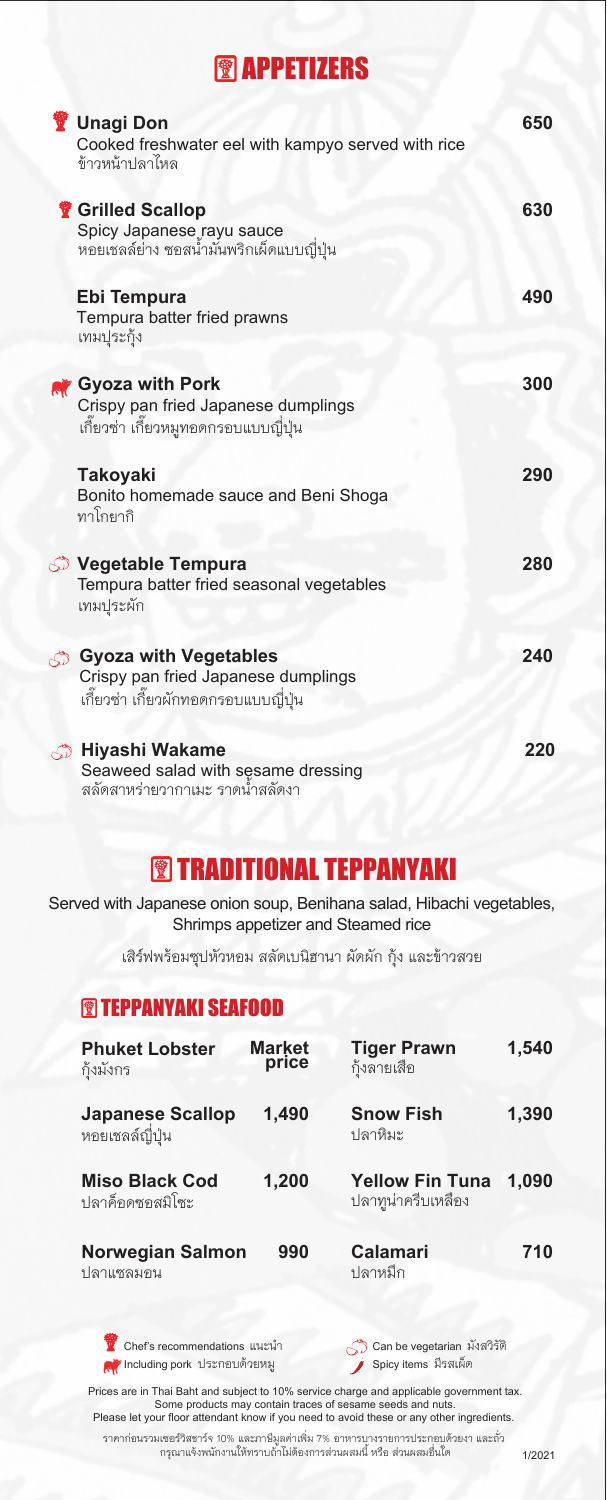## **<sup><sup>7</sup>**</sup> TRADITIONAL TEPPANYAKI</sub>

| Served with Japanese onion soup, Benihana salad, Hibachi vegetables,<br>Shrimps appetizer and Steamed rice                                                              |       |
|-------------------------------------------------------------------------------------------------------------------------------------------------------------------------|-------|
| เสิร์ฟพร้อมซุปหัวหอม สลัดเบนิฮานา ผัดผัก กุ้ง และข้าวสวย                                                                                                                |       |
| <b><sup><sup><sup>1</sup></sup></sup></b> TEPPANYAKI MEAT                                                                                                               |       |
| Japanese Kobe Beef A4 (250g)<br>Japanese kobe beef sirloin with grilled shitake mushroom<br>เนื้อสันนอกจากเมืองโกเบย่างแบบดั้งเดิ้ม เสิร์ฟพร้อมเห็ดหอมผัด               | 4,970 |
| Tomahawk Steak Grade 4 (1kg) Perfect to share<br>Australian wagyu tomahawk steak with herbs butter<br>and grilled mushroom                                              | 4,900 |
| เนื้อวากิวโทมาฮอว์คจากออสเตรเลียย่าง เสิร์ฟพร้อมเห็ดผัด                                                                                                                 |       |
| Kagoshima Rib Eye A4 (250g)<br>Japanese kagoshima wagyu rib eye<br>with grilled shitake mushroom<br>เนื้อสันในริบอายจากเมืองคาโกชิม่าย่าง เสิร์ฟพร้อมเห็ดหอมผัด         | 3,590 |
| Australian Wagyu Oyster Blade (250g)<br>Feast on tender cuts of 400-day grain-fed<br>Australian Wagyu<br>เนื้อวากิวจากออสเตรเลียย่าง เสิร์ฟพร้อมเห็ดผัด                 | 2,300 |
| Filet Mignon (200g)                                                                                                                                                     |       |
| Australian prime beef tenderloin with grilled mushroom<br>เนื้อสันในจากออสเตรเลียย่าง เสิร์ฟพร้อมเห็ดผัด                                                                | 1,750 |
| Porterhouse (500g)                                                                                                                                                      | 1,690 |
| Australian porterhouse with mushroom<br>เนื้อสันจากออสเตรเลียย่าง เสิร์ฟพร้อมเห็ดผัด                                                                                    |       |
| Sirloin Steak (200g)<br>Australian prime beef sirloin with grilled mushroom<br>เนื้อสันนอกจากออสเตรเลียย่าง เสิร์ฟพร้อมเห็ดผัด                                          | 1,650 |
| (180g)<br><b>Foie Gras</b>                                                                                                                                              | 1,650 |
| Pan seared foie gras with homemade Iwanori sauce<br>ตับห่านย่างราดซอสสาหร่าย                                                                                            |       |
| Lamb Cutlet (240g)<br>Australian lamb cutlet marinated with mustard, bay leaf,<br>oregano, rosemary and thyme<br>ซี่โครงแกะจากออสเตรเลียหมักสมุนไพร                     | 1,430 |
| Kurobuta Pork (250g)<br>Grain fed and hormone free kurobuta pork cutlet<br>with garlic butter and grilled pineapple<br>หมูคุโรบูตะย่างเนยกระเทียม เสิร์ฟพร้อมสับปะรดผัด | 930   |
| Chicken Breast (200g)<br>Soy marinated spring chicken breast with grilled mushroom<br>คกไก่หมักซี่กิ้ว เสิร์ฟพร้คมเห็ดผัด                                               | 770   |
| Chef's recommendations แนะนำ                                                                                                                                            |       |
| Can be vegetarian มังสวิรัติ<br>Spicy items มีรสเผ็ด<br>ี Including pork ประกอบด้วยหมู                                                                                  |       |

Prices are in Thai Baht and subject to 10% service charge and applicable government tax. Some products may contain traces of sesame seeds and nuts. Please let your floor attendant know if you need to avoid these or any other ingredients.

ราคากอนรวมเซอรวิสชารจ 10% และภาษีมูลคาเพิ่ม 7% อาหารบางรายการประกอบดวยงา และถั่ว กรุณาแจ้งพนักงานให้ทราบถ้าไม่ต้องการส่วนผสมนี้ หรือ ส่วนผสมอื่นใด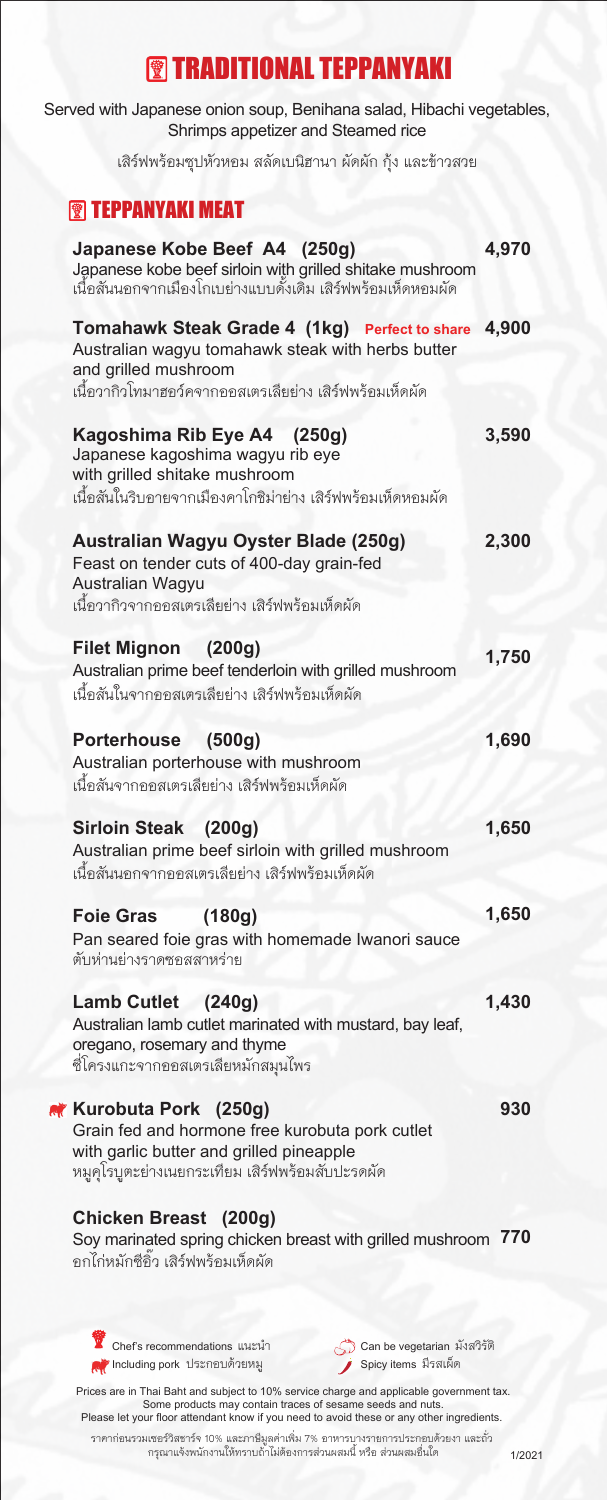# **<sup><sup>7</sup>**</sup> TRADITIONAL SPECIALTIES</sub>

| Served with Japanese onion soup, Benihana salad, Hibachi vegetables,<br>Shrimps appetizer and Steamed rice                                                                                                                   |       |
|------------------------------------------------------------------------------------------------------------------------------------------------------------------------------------------------------------------------------|-------|
| เสิร์ฟพร้อมซุปหัวหอม สลัดเบนิฮานา ผัดผัก กุ้ง และข้าวสวย                                                                                                                                                                     |       |
| <b><sup><sup>2</sup> TEPPANYAKI COMBINATION</sup></b>                                                                                                                                                                        |       |
| <b>Y</b> Hanam Matsuri<br>Australian tenderlion, corn fed chicken, salmon<br>and black tiger prawn<br>เนื้อสันในออสเตรเลีย ไก่ ปลาแซลมอน และกุ้งกุลาดำ                                                                       | 3,800 |
| <b>The Benihana Special</b>                                                                                                                                                                                                  | 3,200 |
| Everyone's favourite, Australian prime beef striploin<br>with shitake mushroom and flambé lobster tail<br>เนื้อสันนอกจากออสเตรเลียย่าง เสิร์ฟพร้อมเห็ดหอมผัด<br>และกุ้งมังกรส่วนหาง                                          |       |
| <b>&amp; Seafood Palace</b> Perfect to share<br>For the seafood lovers, flambé lobster tail, snow fish,<br>salmon and scallops with lemon butter<br>กุ้งมังกรส่วนหาง ปลาหิมะ ปลาแซลมอน และหอยเชลล์ญี่ปุ่น<br>ย่างซอสเนยมะนาว | 2,450 |
| <b>Shogun's Feast</b><br>Perfectly combined of kagoshima wagyu rib eye                                                                                                                                                       | 2,450 |
| with grilled shitake mushroom and tiger prawn<br>with lemon butter sauce<br>เนื้อสันในริบอายจากเมืองคาโกชิม่าย่าง เสิร์ฟพร้อมเห็ดหอมผัด<br>และกุ้งลายเสื้อย่างซอสเนยมะนาว                                                    |       |
| <b>French Favourites</b>                                                                                                                                                                                                     | 2,050 |
| Australian prime beef chateaubriand (best part of the filet)<br>with grilled mushroom and foie gras, iwanori sauce<br>เนื้อสันในชาโตเบรียงย่าง เสิร์ฟพร้อมเห็ดผัด<br>และตับห่านย่างราดซอสสาหร่าย                             |       |
| <b>Rocky's Choice</b><br>An excellent choice of chicken and                                                                                                                                                                  | 1,540 |
| Australian striploin served with grilled mushroom<br>เนื้อสันนอกจากออสเตรเลียย่าง และอกไก่เสิร์ฟพร้อมเห็ดผัด                                                                                                                 |       |
|                                                                                                                                                                                                                              | 1,310 |
| <b>Benihana Pattaya</b><br>Absolutely delicious Australian beef striploin<br>with teriyaki sauce and shrimp<br>เนื้อสันนอกจากออสเตรเลียย่างราดซอสเทอริยากิ และกุ้งกุลาดำ                                                     |       |
| <b>Benihana Delight</b>                                                                                                                                                                                                      | 1,200 |
| Succulent shrimp and soy marinated spring chicken<br>served with grilled mushroom<br>กุ้งกุลาดำและไก่หมักซีอิ๊ว เสิร์ฟพร้อมเห็ดผัด                                                                                           |       |
| <b>Seafood Diablo</b>                                                                                                                                                                                                        | 980   |
| Assortment of udon noodles and seafood, shrimp,<br>scallop, calamari, vegetables and homemade spicy sauce<br>เส้นอูด้งผัดพร้อมกับกุ้ง ปลาหมึก หอยเชลล์ ผัก และซอสโฮมเมดรสเผ็ด                                                |       |
|                                                                                                                                                                                                                              |       |
| Chef's recommendations แนะนำ<br>Can be vegetarian มังสวิรัติ                                                                                                                                                                 |       |

Prices are in Thai Baht and subject to 10% service charge and applicable government tax. Some products may contain traces of sesame seeds and nuts. Please let your floor attendant know if you need to avoid these or any other ingredients.

ราคากอนรวมเซอรวิสชารจ 10% และภาษีมูลคาเพิ่ม 7% อาหารบางรายการประกอบดวยงา และถั่ว กรุณาแจ้งพนักงานให้ทราบถ้าไม่ต้องการส่วนผสมนี้ หรือ ส่วนผสมอื่นได